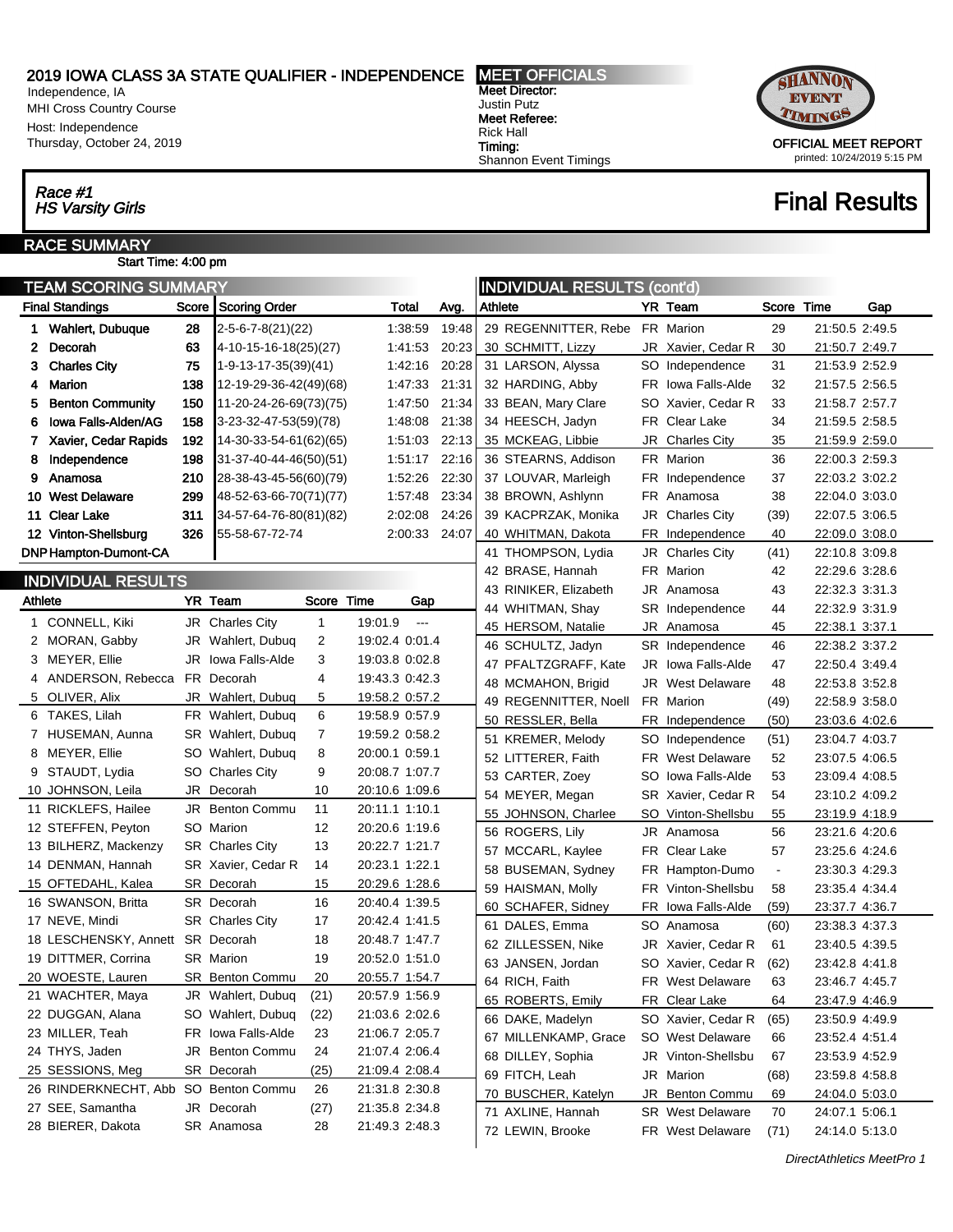Independence, IA MHI Cross Country Course Host: Independence Thursday, October 24, 2019

# Race #1<br>HS Varsity Girls

### INDIVIDUAL RESULTS (cont'd)

| <b>Athlete</b> |                      |     | YR Team                 | Score Time               |                | Gap |
|----------------|----------------------|-----|-------------------------|--------------------------|----------------|-----|
|                | 73 RADEKE, Lydia     |     | JR Vinton-Shellsbu      | 72                       | 24:42.0 5:41.0 |     |
|                | 74 PRALLE, Kennedy   |     | SO Hampton-Dumo         | $\overline{\phantom{a}}$ | 24:49.8 5:48.8 |     |
|                | 75 PRICE, Olivia     | JRI | Benton Commu            | (73)                     | 24:55.9 5:54.9 |     |
|                | 76 WEEKS, Bailey     |     | SO Vinton-Shellsbu      | 74                       | 25:02.0 6:01.0 |     |
|                | 77 KING, Gwen        |     | <b>FR</b> Benton Commu  | (75)                     | 26:06.6 7:05.6 |     |
|                | 78 ENKE, Jillian     |     | SO Clear Lake           | 76                       | 26:11.2 7:10.2 |     |
|                | 79 WERNER, Jadyn     |     | <b>JR</b> West Delaware | (77)                     | 26:12.6 7:11.6 |     |
|                | 80 MARTINEZ, Maggy   |     | SO Iowa Falls-Alde      | (78)                     | 26:14.7 7:13.7 |     |
|                | 81 FAHEY, Paige      |     | SR Anamosa              | (79)                     | 26:30.4 7:29.4 |     |
|                | 82 GUILLEN, Kimberly |     | JR Hampton-Dumo         | $\blacksquare$           | 26:39.5 7:38.5 |     |
|                | 83 GROENEWEG, Aimee  |     | <b>FR</b> Clear Lake    | 80                       | 26:43.9 7:42.9 |     |
|                | 84 NIELSEN, Ella     |     | <b>FR</b> Clear Lake    | (81)                     | 27:15.0 8:14.0 |     |
|                | 85 THEOBALD, Jessica |     | <b>JR</b> Clear Lake    | (82)                     | 27:55.6 8:54.6 |     |

Meet Director: Justin Putz Meet Referee: Rick Hall Timing: Shannon Event Timings



printed: 10/24/2019 5:15 PM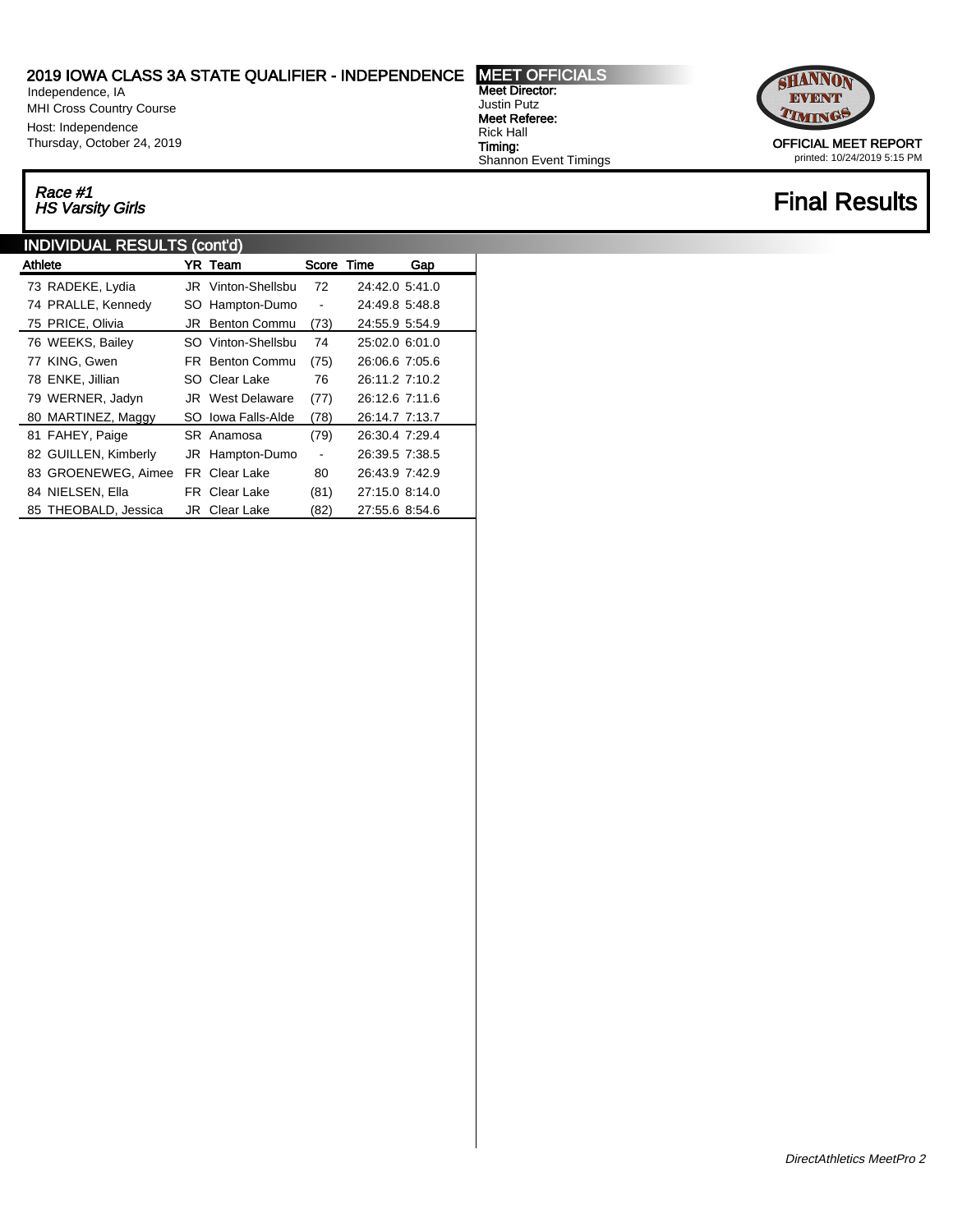Independence, IA MHI Cross Country Course Host: Independence Thursday, October 24, 2019

# Race #2<br>HS Varsity Boys

#### RACE SUMMARY Start Time: 4:30 pm

| TEAM SCORING SUMMARY |                                 |         |                                  |                |               |       |         | <b>INDIVIDUAL RESULTS (cont'd)</b> |     |                         |       |                |     |  |  |
|----------------------|---------------------------------|---------|----------------------------------|----------------|---------------|-------|---------|------------------------------------|-----|-------------------------|-------|----------------|-----|--|--|
|                      | <b>Final Standings</b>          | Score   | Scoring Order                    |                | Total         | Avg.  | Athlete |                                    |     | YR Team                 | Score | Time           | Gap |  |  |
|                      | 1 Wahlert, Dubuque              | 41      | 3-4-7-13-14(22)(26)              |                | 1.25.26       | 17:06 |         | 29 MAURY, Staveley                 |     | <b>JR</b> West Delaware | 29    | 18:04.4 1:24.4 |     |  |  |
| 2                    | Decorah                         | 55      | $1-5-15-16-18(24)(34)$           |                | 1:25:54       | 17:11 |         | 30 ERDMAN, Zayden                  |     | SO Hampton-Dumo         | 30    | 18:05.3 1:25.3 |     |  |  |
| 3                    | <b>Marion</b>                   | 78      | 9-12-17-19-21(23)(32)            |                | 1.26.49       | 17:22 |         | 31 BAUER, Alex                     |     | JR Charles City         | 31    | 18:06.0 1:26.0 |     |  |  |
| 4                    | <b>West Delaware</b>            | 137     | 10-28-29-33-37(40)(42)           |                | 1.29.45       | 17:57 |         | 32 SHINDELAR, Tanner               |     | JR Marion               | (32)  | 18:07.3 1:27.3 |     |  |  |
| 5                    | <b>Charles City</b>             | 159     | 25-27-31-35-41(44)(67)           |                | 1.30.39       | 18:08 |         | 33 SALAS, Andrew                   |     | <b>JR</b> West Delaware | 33    | 18:09.0 1:29.0 |     |  |  |
| 6                    | Xavier, Cedar Rapids            | 185     | 2-20-38-62-63(66)(68)            |                | 1:31:37       | 18:20 |         | 34 SEO, Joseph                     |     | SR Decorah              | (34)  | 18:09.6 1:29.6 |     |  |  |
| 7.                   | <b>Clear Lake</b>               | 208     | 11-45-46-52-54(55)(64)           |                | 1.31.49       | 18:22 |         | 35 RAND, Clayton                   |     | SO Charles City         | 35    | 18:12.9 1:32.9 |     |  |  |
| 8                    | <b>Benton Community</b>         | 222     | 6-48-53-56-59(60)(69)            |                | 1.32.48       | 18:34 |         | 36 NICHOLSON, Andrew               |     | SR Iowa Falls-Alde      | 36    | 18:16.6 1:36.6 |     |  |  |
| 9                    | Anamosa                         | 243     | 39-43-47-49-65(71)(82)           |                | 1:33:37       | 18:44 |         | 37 VASKE, Tyger                    |     | <b>JR</b> West Delaware | 37    | 18:17.7 1:37.7 |     |  |  |
|                      | 10 Vinton-Shellsburg            | 244     | 8-51-57-58-70(74)(78)            |                | 1:34:15       | 18:51 |         | 38 KINNER, Randall                 |     | SO Xavier, Cedar R      | 38    | 18:18.3 1:38.3 |     |  |  |
|                      | 11 Iowa Falls-Alden/AG          | 345     | 36-73-76-79-81(85)(86)           |                | 1.40.26       | 20:06 |         | 39 KEISTER, Shea                   |     | FR Anamosa              | 39    | 18:18.9 1:38.9 |     |  |  |
|                      | 12 Independence                 | 351     | 50-61-77-80-83(84)(87)           |                | 1.40.08       | 20:02 |         | 40 MARTINEZ, Robinson              |     | JR West Delaware        | (40)  | 18:20.5 1:40.5 |     |  |  |
|                      | 13 Hampton-Dumont-CA            | 354     | $30 - 72 - 75 - 88 - 89(90)(91)$ |                | 1:41:19       | 20:16 |         | 41 GRAESER, Zach                   |     | JR Charles City         | 41    | 18:22.8 1:42.8 |     |  |  |
|                      |                                 |         |                                  |                |               |       |         | 42 RICH, Isaiah                    |     | <b>SR</b> West Delaware | (42)  | 18:23.9 1:43.9 |     |  |  |
|                      | INDIVIDUAL RESULTS              |         |                                  |                |               |       |         | 43 MOSS, Ben                       |     | SR Anamosa              | 43    | 18:26.5 1:46.5 |     |  |  |
| <b>Athlete</b>       |                                 | YR Team | Score                            | Time           | Gap           |       |         | 44 PLEGGENKUHLE, Ha                |     | <b>SR</b> Charles City  | (44)  | 18:28.5 1:48.5 |     |  |  |
|                      | 1 HOGAN, Brady                  |         | $\mathbf{1}$<br>JR Decorah       | 16:40.6        | $\sim$ $\sim$ |       |         | 45 PEDELTY, Jacob                  |     | JR Clear Lake           | 45    | 18:30.4 1:50.4 |     |  |  |
|                      | 2 RENNING, Jack                 |         | 2<br>SR Xavier, Cedar R          | 16:50.3 0:10.3 |               |       |         | 46 MIXDORF, Andrew                 |     | FR Clear Lake           | 46    | 18:32.3 1:52.3 |     |  |  |
|                      | 3 MUNSHOWER, Natha              |         | 3<br>SO Wahlert, Dubuq           | 16:57.3 0:17.3 |               |       |         | 47 HAVERLY, Kole                   |     | JR Anamosa              | 47    | 18:34.7 1:54.7 |     |  |  |
|                      | 4 HOCKING, Jacob                |         | JR Wahlert, Dubuq<br>4           | 16:58.0 0:18.0 |               |       |         | 48 LANGE, Drew                     |     | <b>SR</b> Benton Commu  | 48    | 18:37.3 1:57.3 |     |  |  |
|                      | 5 PETERSON, Spencer             |         | SR Decorah<br>5                  | 16:58.0 0:18.0 |               |       |         | 49 KING, Will                      |     | SR Anamosa              | 49    | 18:38.7 1:58.7 |     |  |  |
|                      | 6 SCHULTE, Trey                 |         | 6<br>FR Benton Commu             | 17:04.3 0:24.3 |               |       |         | 50 KRIENS, Cameron                 |     | SO Independence         | 50    | 18:43.1 2:03.1 |     |  |  |
|                      | 7 PERRY, Brant                  |         | 7<br>FR Wahlert, Dubuq           | 17:05.7 0:25.7 |               |       |         | 51 BLIX, Elijah                    |     | FR Vinton-Shellsbu      | 51    | 18:45.0 2:05.0 |     |  |  |
|                      | 8 KARR, Cameron                 |         | SR Vinton-Shellsbu<br>8          | 17:07.8 0:27.8 |               |       |         | 52 MOLANDER, Christop              |     | FR Clear Lake           | 52    | 18:47.0 2:07.0 |     |  |  |
|                      | 9 OSGOOD, Jedidiah              |         | FR Marion<br>9                   | 17:08.4 0:28.4 |               |       |         | 53 MORRIS, Craig                   |     | <b>SR</b> Benton Commu  | 53    | 18:48.7 2:08.7 |     |  |  |
|                      | 10 GORANSON, Nathan             |         | <b>SR</b> West Delaware<br>10    | 17:09.6 0:29.6 |               |       |         | 54 CRANE, Jack                     |     | FR Clear Lake           | 54    | 18:49.2 2:09.2 |     |  |  |
|                      | 11 WRIGHT, Justin               |         | 11<br>SO Clear Lake              | 17:09.9 0:29.9 |               |       |         | 55 REIMANN, Tanner                 |     | FR Clear Lake           | (55)  | 18:53.4 2:13.4 |     |  |  |
|                      | 12 HILER, Gaven                 |         | SR Marion<br>12                  | 17:10.1 0:30.1 |               |       |         | 56 FRANCK, Nicson                  |     | JR Benton Commu         | 56    | 18:56.3 2:16.3 |     |  |  |
|                      | 13 HANCOCK, Carter              |         | 13<br>FR Wahlert, Dubuq          | 17:11.8 0:31.8 |               |       |         | 57 HERMANSON, Reid                 |     | FR Vinton-Shellsbu      | 57    | 19:09.8 2:29.8 |     |  |  |
|                      | 14 SIMCOX, Luke                 |         | 14<br>JR Wahlert, Dubuq          | 17:12.7 0:32.7 |               |       |         | 58 KALINA, Philip                  |     | JR Vinton-Shellsbu      | 58    | 19:17.5 2:37.5 |     |  |  |
|                      | 15 BOCKMAN, Pat                 |         | 15<br>SR Decorah                 | 17:20.8 0:40.8 |               |       |         | 59 SADLER, Owen                    |     | SO Benton Commu         | 59    | 19:20.6 2:40.6 |     |  |  |
|                      | 16 LOVELACE, Noah               |         | 16<br>JR Decorah                 | 17:25.3 0:45.3 |               |       |         | 60 OSBORN, Brady                   |     | SO Benton Commu         | (60)  | 19:21.2 2:41.2 |     |  |  |
|                      | 17 HEMANN, Cole                 |         | 17<br><b>SR</b> Marion           | 17:25.4 0:45.4 |               |       |         | 61 HANSEN, Robert                  | SO. | Independence            | 61    | 19:22.0 2:42.0 |     |  |  |
|                      | 18 HAWLEY, Willem               |         | 18<br>SR Decorah                 | 17:28.9 0:48.9 |               |       |         | 62 TROTTA, John                    |     | JR Xavier, Cedar R      | 62    | 19:25.7 2:45.7 |     |  |  |
|                      | 19 ERB, Shane                   |         | 19<br>SO Marion                  | 17:29.0 0:49.0 |               |       |         | 63 HORSTMANN, Brady                |     | SO Xavier, Cedar R      | 63    | 19:27.5 2:47.5 |     |  |  |
|                      | 20 MUSICK, Collin               |         | SR Xavier, Cedar R<br>20         | 17:34.9 0.54.9 |               |       |         | 64 GABRIELSON, Roman SO Clear Lake |     |                         | (64)  | 19:36.4 2:56.4 |     |  |  |
|                      | 21 COLVIN, Tyler                |         | 21<br><b>SR</b> Marion           | 17:35.6 0:55.6 |               |       |         | 65 LOPEZ, Giovanny                 |     | FR Anamosa              | 65    | 19:37.8 2:57.8 |     |  |  |
|                      | 22 ELLIS, Cayden                |         | SO Wahlert, Dubuq<br>(22)        | 17:39.8 0:59.8 |               |       |         | 66 BATTIEN, Alec                   |     | FR Xavier, Cedar R      | (66)  | 19:38.2 2:58.2 |     |  |  |
|                      | 23 REGENNITTER, Jakob FR Marion |         | (23)                             | 17:40.1 1:00.1 |               |       |         | 67 VAIS, Jacob                     |     | SO Charles City         | (67)  | 19:45.0 3:05.0 |     |  |  |
|                      | 24 EICHINGER, Izaak             |         | SO Decorah<br>(24)               | 17:51.2 1:11.2 |               |       |         | 68 KARL, Will                      |     | FR Xavier, Cedar R      | (68)  | 19:47.2 3:07.2 |     |  |  |
|                      | 25 SMITH, Luke                  |         | 25<br><b>SR</b> Charles City     | 17:53.9 1:13.9 |               |       |         | 69 ELLIS, Brady                    |     | JR Benton Commu         | (69)  | 19:49.0 3:09.0 |     |  |  |
|                      | 26 POIRIER, Evan                |         | SO Wahlert, Dubuq<br>(26)        | 17:59.8 1:19.8 |               |       |         | 70 BODEKER, Merritt                |     | FR Vinton-Shellsbu      | 70    | 19:54.2 3:14.2 |     |  |  |
|                      | 27 BACHMAN, Phillip             |         | 27<br><b>SR</b> Charles City     | 18:02.4 1:22.4 |               |       |         | 71 PATE, Drew                      |     | SO Anamosa              | (71)  | 20:00.5 3:20.5 |     |  |  |
|                      | 28 SMITH, Blake                 |         | JR West Delaware<br>28           | 18:03.7 1:23.7 |               |       |         | 72 SPURGEON, Jace                  |     | JR Hampton-Dumo         | 72    | 20:12.0 3:32.0 |     |  |  |
|                      |                                 |         |                                  |                |               |       |         |                                    |     |                         |       |                |     |  |  |

Meet Director: Justin Putz Meet Referee: Rick Hall Timing: Shannon Event Timings

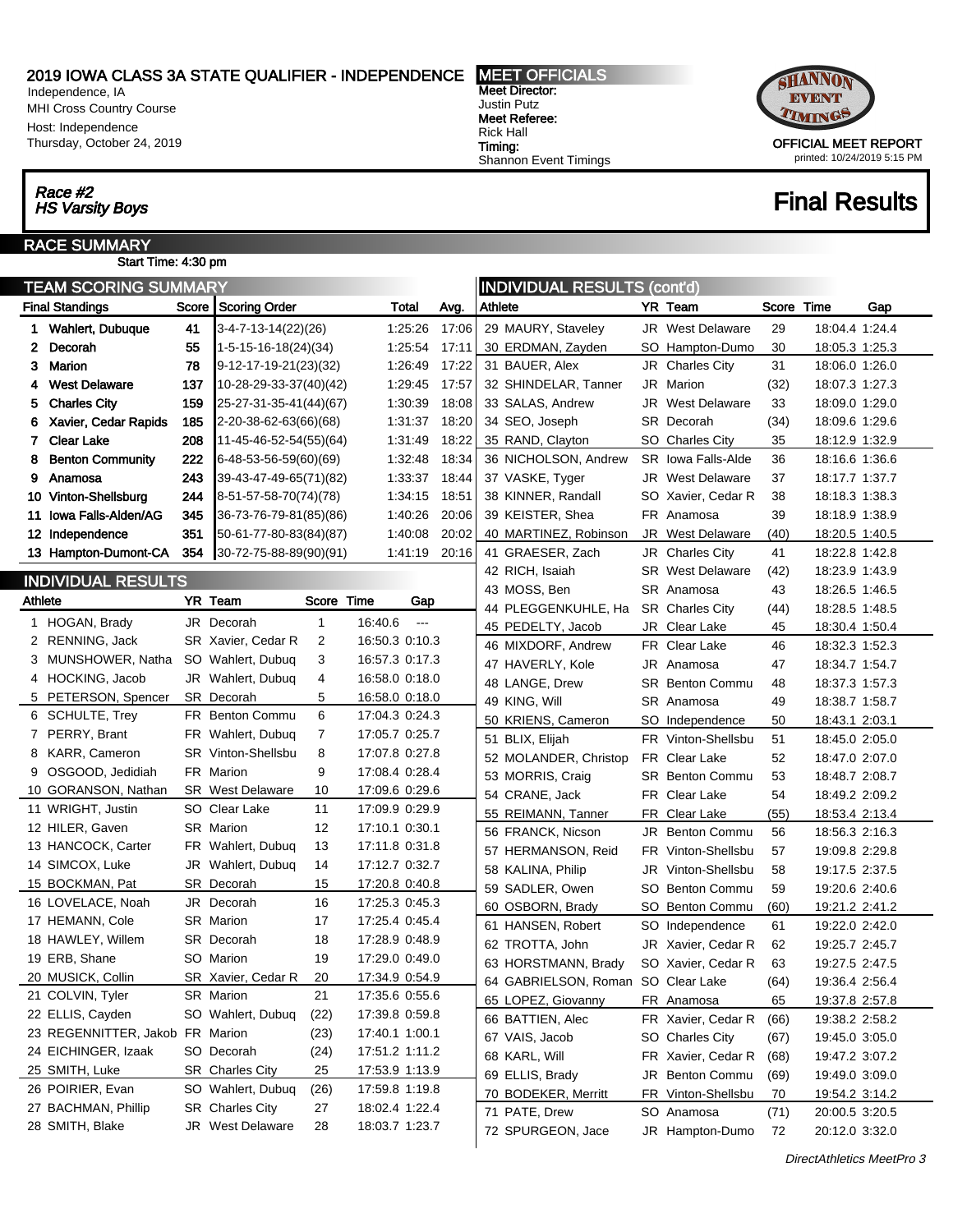Independence, IA MHI Cross Country Course Host: Independence Thursday, October 24, 2019

## Race #2<br>HS Varsity Boys

### INDIVIDUAL RESULTS (cont'd)

| Athlete             |    | YR Team            | Score Time |                | Gap |  |
|---------------------|----|--------------------|------------|----------------|-----|--|
| 73 HUFFMAN, Sckylar |    | SR Iowa Falls-Alde | 73         | 20:15.8 3:35.8 |     |  |
| 74 ALLSUP, lan      |    | FR Vinton-Shellsbu | (74)       | 20:24.7 3:44.7 |     |  |
| 75 ALDEN, Elijah    |    | SR Hampton-Dumo    | 75         | 20:28.5 3:48.5 |     |  |
| 76 BEAUBIEN, Jase   |    | FR lowa Falls-Alde | 76         | 20:33.0 3:53.0 |     |  |
| 77 STRAW, Carter    |    | FR Independence    | 77         | 20:35.2 3:55.2 |     |  |
| 78 TIPPIE, Preston  |    | JR Vinton-Shellsbu | (78)       | 20:38.2 3:58.2 |     |  |
| 79 HUFFMAN, Zack    |    | SR Iowa Falls-Alde | 79         | 20:40.0 4:00.0 |     |  |
| 80 EDDY, Ryan       |    | JR Independence    | 80         | 20:40.2 4:00.2 |     |  |
| 81 BROGDEN, Fischer |    | SO Iowa Falls-Alde | 81         | 20:40.5 4:00.5 |     |  |
| 82 WEERS, Tristan   |    | SO Anamosa         | (82)       | 20:43.3 4:03.3 |     |  |
| 83 GRUBER, Alek     | SO | Independence       | 83         | 20:47.4 4:07.4 |     |  |
| 84 DINGER, Jake     | JR | Independence       | (84)       | 20:50.1 4:10.1 |     |  |
| 85 WIDMANN, Eli     | JR | Iowa Falls-Alde    | (85)       | 21:01.0 4:21.0 |     |  |
| 86 FEENEY, Jaxon    |    | FR Iowa Falls-Alde | (86)       | 21:03.8 4:23.8 |     |  |
| 87 HOMAN, Nick      | SO | Independence       | (87)       | 21:06.6 4:26.6 |     |  |
| 88 SAUKE, Benji     | JR | Hampton-Dumo       | 88         | 21:10.4 4:30.4 |     |  |
| 89 KAPP, Jakyb      | SO | Hampton-Dumo       | 89         | 21:22.2 4:42.2 |     |  |
| 90 DRIER, Austin    | JR | Hampton-Dumo       | (90)       | 21:30.5 4:50.5 |     |  |
| 91 BARBU, Solomon   | JR | Hampton-Dumo       | (91)       | 23:34.3 6:54.3 |     |  |

Meet Director: Justin Putz Meet Referee: Rick Hall Timing: Shannon Event Timings



printed: 10/24/2019 5:15 PM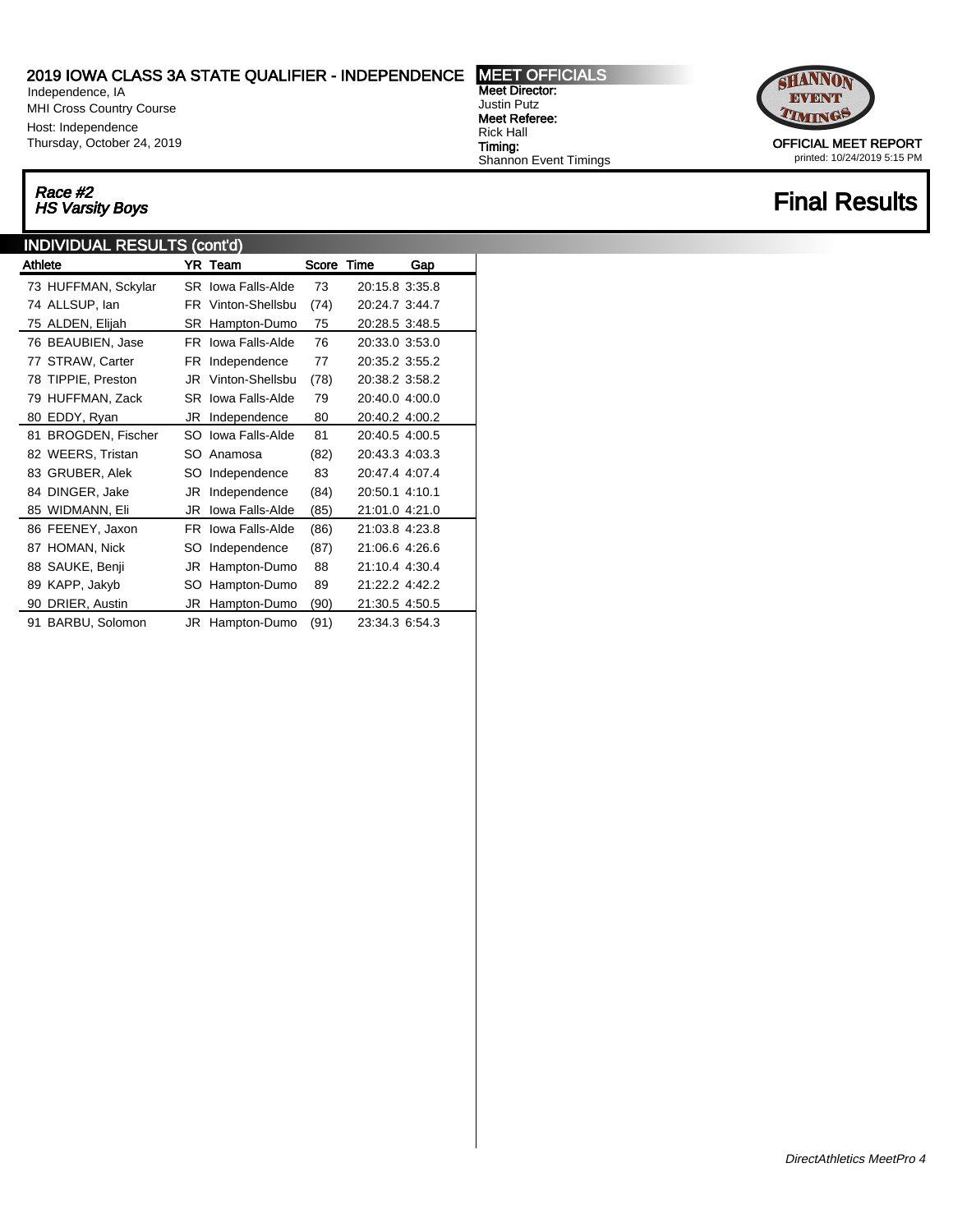Independence, IA MHI Cross Country Course Host: Independence Thursday, October 24, 2019

# Race #1<br>HS Varsity Girls

J.

#### RACE SUMMARY Start Time: 4:00 pm

|         | <b>TEAM SCORING SUMMARY</b><br><b>INDIVIDUAL RESULTS (cont'd)</b> |         |                             |              |                |                      |       |         |                       |    |                         |                |                |     |
|---------|-------------------------------------------------------------------|---------|-----------------------------|--------------|----------------|----------------------|-------|---------|-----------------------|----|-------------------------|----------------|----------------|-----|
|         | <b>Final Standings</b>                                            | Score   | Scoring Order               |              | Total          |                      | Avg.  | Athlete |                       |    | YR Team                 | Score          | Time           | Gap |
|         | 1 Wahlert, Dubuque                                                | 28      | $2 - 5 - 6 - 7 - 8(21)(22)$ |              |                | 1:38:59              | 19:48 |         | 29 REGENNITTER, Rebe  |    | FR Marion               | 29             | 21:50.5 2:49.5 |     |
| 2       | Decorah                                                           | 63      | 4-10-15-16-18(25)(27)       |              |                | 1:41:53              | 20:23 |         | 30 SCHMITT, Lizzy     |    | JR Xavier, Cedar R      | 30             | 21:50.7 2:49.7 |     |
|         | 3 Charles City                                                    | 75      | $1-9-13-17-35(39)(41)$      |              |                | 1:42:16              | 20:28 |         | 31 LARSON, Alyssa     |    | SO Independence         | 31             | 21:53.9 2:52.9 |     |
|         | 4 Marion                                                          | 138     | 12-19-29-36-42(49)(68)      |              |                | 1:47:33              | 21:31 |         | 32 HARDING, Abby      |    | FR Iowa Falls-Alde      | 32             | 21:57.5 2:56.5 |     |
| 5.      | <b>Benton Community</b>                                           | 150     | 11-20-24-26-69(73)(75)      |              |                | 1:47:50              | 21:34 |         | 33 BEAN, Mary Clare   |    | SO Xavier, Cedar R      | 33             | 21:58.7 2:57.7 |     |
| 6       | Iowa Falls-Alden/AG                                               | 158     | 3-23-32-47-53(59)(78)       |              |                | 1:48:08              | 21:38 |         | 34 HEESCH, Jadyn      |    | FR Clear Lake           | 34             | 21:59.5 2:58.5 |     |
|         | 7 Xavier, Cedar Rapids                                            | 192     | 14-30-33-54-61(62)(65)      |              |                | 1:51:03              | 22:13 |         | 35 MCKEAG, Libbie     | JR | <b>Charles City</b>     | 35             | 21:59.9 2:59.0 |     |
| 8       | Independence                                                      | 198     | 31-37-40-44-46(50)(51)      |              |                | 1:51:17              | 22:16 |         | 36 STEARNS, Addison   |    | FR Marion               | 36             | 22:00.3 2:59.3 |     |
| 9.      | Anamosa                                                           | 210     | 28-38-43-45-56(60)(79)      |              |                | 1:52:26              | 22:30 |         | 37 LOUVAR, Marleigh   |    | FR Independence         | 37             | 22:03.2 3:02.2 |     |
|         | 10 West Delaware                                                  | 299     | 48-52-63-66-70(71)(77)      |              |                | 1:57:48              | 23:34 |         | 38 BROWN, Ashlynn     |    | FR Anamosa              | 38             | 22:04.0 3:03.0 |     |
|         | 11 Clear Lake                                                     | 311     | 34-57-64-76-80(81)(82)      |              |                | 2:02:08              | 24:26 |         | 39 KACPRZAK, Monika   |    | JR Charles City         | (39)           | 22:07.5 3:06.5 |     |
|         | 12 Vinton-Shellsburg                                              | 326     | 55-58-67-72-74              |              |                | 2:00:33              | 24:07 |         | 40 WHITMAN, Dakota    |    | FR Independence         | 40             | 22:09.0 3:08.0 |     |
|         | <b>DNP Hampton-Dumont-CA</b>                                      |         |                             |              |                |                      |       |         | 41 THOMPSON, Lydia    | JR | Charles City            | (41)           | 22:10.8 3:09.8 |     |
|         |                                                                   |         |                             |              |                |                      |       |         | 42 BRASE, Hannah      |    | FR Marion               | 42             | 22:29.6 3:28.6 |     |
|         | <b>INDIVIDUAL RESULTS</b>                                         |         |                             |              |                |                      |       |         | 43 RINIKER, Elizabeth |    | JR Anamosa              | 43             | 22:32.3 3:31.3 |     |
| Athlete |                                                                   | YR Team |                             | Score Time   |                | Gap                  |       |         | 44 WHITMAN, Shay      |    | SR Independence         | 44             | 22:32.9 3:31.9 |     |
|         | 1 CONNELL, Kiki                                                   |         | JR Charles City             | $\mathbf{1}$ | 19:01.9        | $\scriptstyle\cdots$ |       |         | 45 HERSOM, Natalie    |    | JR Anamosa              | 45             | 22:38.1 3:37.1 |     |
|         | 2 MORAN, Gabby                                                    |         | JR Wahlert, Dubuq           | 2            | 19:02.4 0:01.4 |                      |       |         | 46 SCHULTZ, Jadyn     |    | SR Independence         | 46             | 22:38.2 3:37.2 |     |
|         | 3 MEYER, Ellie                                                    |         | JR lowa Falls-Alde          | 3            | 19:03.8 0:02.8 |                      |       |         | 47 PFALTZGRAFF, Kate  |    | JR lowa Falls-Alde      | 47             | 22:50.4 3:49.4 |     |
|         | 4 ANDERSON, Rebecca FR Decorah                                    |         |                             | 4            | 19:43.3 0:42.3 |                      |       |         | 48 MCMAHON, Brigid    |    | <b>JR</b> West Delaware | 48             | 22:53.8 3:52.8 |     |
|         | 5 OLIVER, Alix                                                    |         | JR Wahlert, Dubuq           | 5            | 19:58.2 0:57.2 |                      |       |         | 49 REGENNITTER, Noell |    | FR Marion               | (49)           | 22:58.9 3:58.0 |     |
|         | 6 TAKES, Lilah                                                    |         | FR Wahlert, Dubuq           | 6            | 19:58.9 0:57.9 |                      |       |         | 50 RESSLER, Bella     |    | FR Independence         | (50)           | 23:03.6 4:02.6 |     |
|         | 7 HUSEMAN, Aunna                                                  |         | SR Wahlert, Dubuq           | 7            | 19:59.2 0:58.2 |                      |       |         | 51 KREMER, Melody     |    | SO Independence         | (51)           | 23:04.7 4:03.7 |     |
|         | 8 MEYER, Ellie                                                    |         | SO Wahlert, Dubuq           | 8            | 20:00.1 0:59.1 |                      |       |         | 52 LITTERER, Faith    |    | <b>FR</b> West Delaware | 52             | 23:07.5 4:06.5 |     |
|         | 9 STAUDT, Lydia                                                   |         | SO Charles City             | 9            | 20:08.7 1:07.7 |                      |       |         | 53 CARTER, Zoey       | SO | Iowa Falls-Alde         | 53             | 23:09.4 4:08.5 |     |
|         | 10 JOHNSON, Leila                                                 |         | JR Decorah                  | 10           | 20:10.6 1:09.6 |                      |       |         | 54 MEYER, Megan       |    | SR Xavier, Cedar R      | 54             | 23:10.2 4:09.2 |     |
|         | 11 RICKLEFS, Hailee                                               |         | JR Benton Commu             | 11           | 20:11.1 1:10.1 |                      |       |         | 55 JOHNSON, Charlee   |    | SO Vinton-Shellsbu      | 55             | 23:19.9 4:18.9 |     |
|         | 12 STEFFEN, Peyton                                                |         | SO Marion                   | 12           | 20:20.6 1:19.6 |                      |       |         | 56 ROGERS, Lily       |    | JR Anamosa              | 56             | 23:21.6 4:20.6 |     |
|         | 13 BILHERZ, Mackenzy                                              |         | <b>SR</b> Charles City      | 13           | 20:22.7 1:21.7 |                      |       |         | 57 MCCARL, Kaylee     |    | FR Clear Lake           | 57             | 23:25.6 4:24.6 |     |
|         | 14 DENMAN, Hannah                                                 |         | SR Xavier, Cedar R          | 14           | 20:23.1 1:22.1 |                      |       |         | 58 BUSEMAN, Sydney    |    | FR Hampton-Dumo         | $\blacksquare$ | 23:30.3 4:29.3 |     |
|         | 15 OFTEDAHL, Kalea                                                |         | SR Decorah                  | 15           | 20:29.6 1:28.6 |                      |       |         | 59 HAISMAN, Molly     |    | FR Vinton-Shellsbu      | 58             | 23:35.4 4:34.4 |     |
|         | 16 SWANSON, Britta                                                |         | SR Decorah                  | 16           | 20:40.4 1:39.5 |                      |       |         | 60 SCHAFER, Sidney    |    | FR lowa Falls-Alde      | (59)           | 23:37.7 4:36.7 |     |
|         | 17 NEVE, Mindi                                                    |         | <b>SR</b> Charles City      | 17           | 20:42.4 1:41.5 |                      |       |         | 61 DALES, Emma        |    | SO Anamosa              | (60)           | 23:38.3 4:37.3 |     |
|         | 18 LESCHENSKY, Annett SR Decorah                                  |         |                             | 18           | 20:48.7 1:47.7 |                      |       |         | 62 ZILLESSEN, Nike    | JR | Xavier, Cedar R         | 61             | 23:40.5 4:39.5 |     |
|         | 19 DITTMER, Corrina                                               |         | <b>SR</b> Marion            | 19           | 20:52.0 1:51.0 |                      |       |         | 63 JANSEN, Jordan     |    | SO Xavier, Cedar R      | (62)           | 23:42.8 4:41.8 |     |
|         | 20 WOESTE, Lauren                                                 |         | SR Benton Commu             | 20           | 20:55.7 1:54.7 |                      |       |         | 64 RICH, Faith        |    | FR West Delaware        | 63             | 23:46.7 4:45.7 |     |
|         | 21 WACHTER, Maya                                                  |         | JR Wahlert, Dubuq           | (21)         | 20:57.9 1:56.9 |                      |       |         | 65 ROBERTS, Emily     |    | FR Clear Lake           | 64             | 23:47.9 4:46.9 |     |
|         | 22 DUGGAN, Alana                                                  |         | SO Wahlert, Dubuq           | (22)         | 21:03.6 2:02.6 |                      |       |         | 66 DAKE, Madelyn      |    | SO Xavier, Cedar R      | (65)           | 23:50.9 4:49.9 |     |
|         | 23 MILLER, Teah                                                   |         | FR Iowa Falls-Alde          | 23           | 21:06.7 2:05.7 |                      |       |         | 67 MILLENKAMP, Grace  |    | SO West Delaware        | 66             | 23:52.4 4:51.4 |     |
|         | 24 THYS, Jaden                                                    |         | JR Benton Commu             | 24           | 21:07.4 2:06.4 |                      |       |         | 68 DILLEY, Sophia     |    | JR Vinton-Shellsbu      | 67             | 23:53.9 4:52.9 |     |
|         | 25 SESSIONS, Meg                                                  |         | SR Decorah                  | (25)         | 21:09.4 2:08.4 |                      |       |         | 69 FITCH, Leah        | JR | Marion                  | (68)           | 23:59.8 4:58.8 |     |
|         | 26 RINDERKNECHT, Abb SO Benton Commu                              |         |                             | 26           | 21:31.8 2:30.8 |                      |       |         | 70 BUSCHER, Katelyn   | JR | <b>Benton Commu</b>     | 69             | 24:04.0 5:03.0 |     |
|         | 27 SEE, Samantha                                                  |         | JR Decorah                  | (27)         | 21:35.8 2:34.8 |                      |       |         | 71 AXLINE, Hannah     |    | <b>SR</b> West Delaware | 70             | 24:07.1 5:06.1 |     |
|         | 28 BIERER, Dakota                                                 |         | SR Anamosa                  | 28           | 21:49.3 2:48.3 |                      |       |         | 72 LEWIN, Brooke      |    | FR West Delaware        | (71)           | 24:14.0 5:13.0 |     |
|         |                                                                   |         |                             |              |                |                      |       |         |                       |    |                         |                |                |     |

Meet Director: Justin Putz Meet Referee: Rick Hall Timing: Shannon Event Timings



### **Final Results**

DirectAthletics MeetPro 5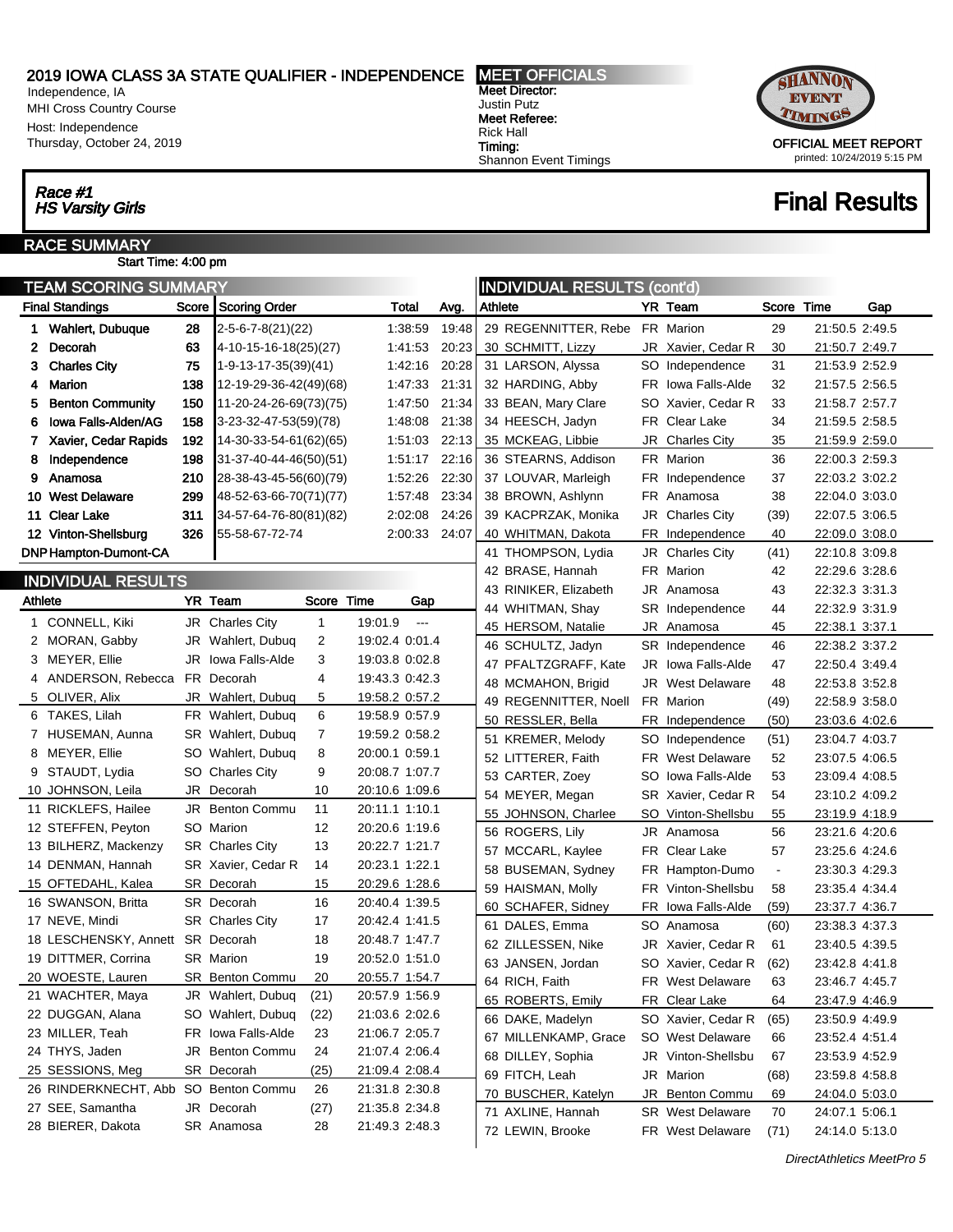Independence, IA MHI Cross Country Course Host: Independence Thursday, October 24, 2019

# Race #1

### INDIVIDUAL RESULTS (cont'd)

| Athlete              |    | YR Team                 | Score Time               |                | Gap |  |
|----------------------|----|-------------------------|--------------------------|----------------|-----|--|
| 73 RADEKE, Lydia     |    | JR Vinton-Shellsbu      | 72                       | 24:42.0 5:41.0 |     |  |
| 74 PRALLE, Kennedy   |    | SO Hampton-Dumo         | $\overline{\phantom{a}}$ | 24:49.8 5:48.8 |     |  |
| 75 PRICE, Olivia     | JR | <b>Benton Commu</b>     | (73)                     | 24:55.9 5:54.9 |     |  |
| 76 WEEKS, Bailey     |    | SO Vinton-Shellsbu      | 74                       | 25:02.0 6:01.0 |     |  |
| 77 KING, Gwen        |    | <b>FR</b> Benton Commu  | (75)                     | 26:06.6 7:05.6 |     |  |
| 78 ENKE, Jillian     |    | SO Clear Lake           | 76                       | 26:11.2 7:10.2 |     |  |
| 79 WERNER, Jadyn     |    | <b>JR</b> West Delaware | (77)                     | 26:12.6 7:11.6 |     |  |
| 80 MARTINEZ, Maggy   |    | SO Iowa Falls-Alde      | (78)                     | 26:14.7 7:13.7 |     |  |
| 81 FAHEY, Paige      |    | SR Anamosa              | (79)                     | 26:30.4 7:29.4 |     |  |
| 82 GUILLEN, Kimberly |    | JR Hampton-Dumo         | $\overline{\phantom{a}}$ | 26:39.5 7:38.5 |     |  |
| 83 GROENEWEG, Aimee  |    | <b>FR</b> Clear Lake    | 80                       | 26:43.9 7:42.9 |     |  |
| 84 NIELSEN, Ella     |    | <b>FR</b> Clear Lake    | (81)                     | 27:15.0 8:14.0 |     |  |
| 85 THEOBALD, Jessica |    | <b>JR</b> Clear Lake    | (82)                     | 27:55.6 8:54.6 |     |  |

Meet Director: Justin Putz Meet Referee: Rick Hall Timing: Shannon Event Timings



printed: 10/24/2019 5:15 PM

## Race #1<br>HS Varsity Girls Final Results Final Results Final Results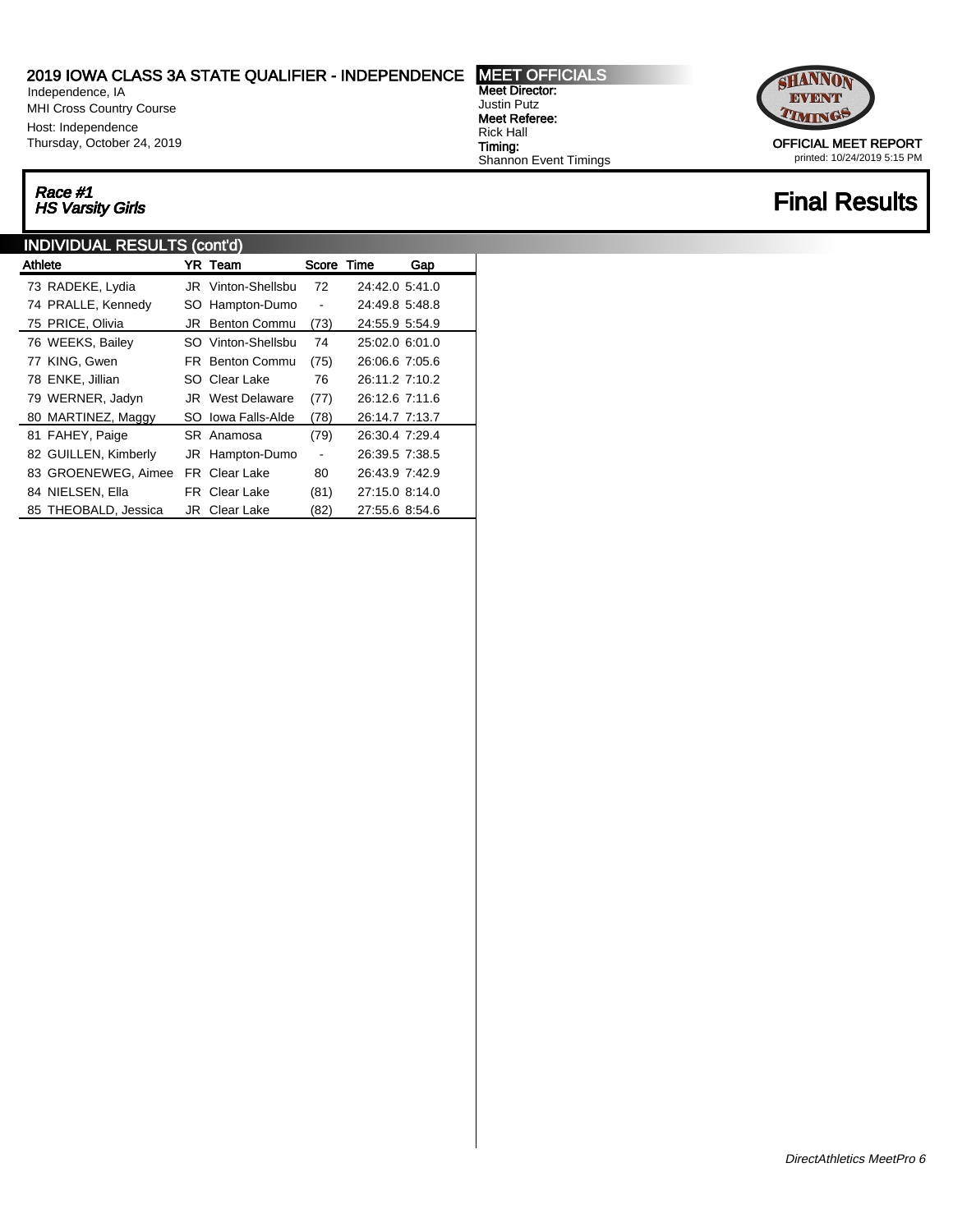Independence, IA MHI Cross Country Course Host: Independence Thursday, October 24, 2019

## Race #2

#### RACE SUMMARY Start Time: 4:30 pm

| <b>TEAM SCORING SUMMARY</b><br><b>INDIVIDUAL RESULTS (cont'd)</b> |                                 |         |                                |               |                                 |       |         |                                    |     |                         |       |                |     |
|-------------------------------------------------------------------|---------------------------------|---------|--------------------------------|---------------|---------------------------------|-------|---------|------------------------------------|-----|-------------------------|-------|----------------|-----|
|                                                                   | <b>Final Standings</b>          |         | Score Scoring Order            |               | Total                           | Avg.  | Athlete |                                    |     | YR Team                 | Score | Time           | Gap |
|                                                                   | 1 Wahlert, Dubuque              | 41      | 3-4-7-13-14(22)(26)            |               | 1.25.26                         | 17:06 |         | 29 MAURY, Staveley                 |     | <b>JR</b> West Delaware | 29    | 18:04.4 1:24.4 |     |
| 2                                                                 | Decorah                         | 55      | $1 - 5 - 15 - 16 - 18(24)(34)$ |               | 1.25.54                         | 17:11 |         | 30 ERDMAN, Zayden                  | SO. | Hampton-Dumo            | 30    | 18:05.3 1:25.3 |     |
| 3                                                                 | Marion                          | 78      | 9-12-17-19-21(23)(32)          |               | 1.26.49                         | 17:22 |         | 31 BAUER, Alex                     |     | JR Charles City         | 31    | 18:06.0 1:26.0 |     |
| 4                                                                 | <b>West Delaware</b>            | 137     | 10-28-29-33-37(40)(42)         |               | 1.29.45                         | 17:57 |         | 32 SHINDELAR, Tanner               |     | JR Marion               | (32)  | 18:07.3 1:27.3 |     |
| 5                                                                 | <b>Charles City</b>             | 159     | 25-27-31-35-41(44)(67)         |               | 1.30.39                         | 18:08 |         | 33 SALAS, Andrew                   |     | <b>JR</b> West Delaware | 33    | 18:09.0 1:29.0 |     |
| 6                                                                 | Xavier, Cedar Rapids            | 185     | 2-20-38-62-63(66)(68)          |               | 1:31:37                         | 18:20 |         | 34 SEO, Joseph                     |     | SR Decorah              | (34)  | 18:09.6 1:29.6 |     |
|                                                                   | 7 Clear Lake                    | 208     | 11-45-46-52-54(55)(64)         |               | 1.31.49                         | 18:22 |         | 35 RAND, Clayton                   |     | SO Charles City         | 35    | 18:12.9 1:32.9 |     |
| 8                                                                 | <b>Benton Community</b>         | 222     | 6-48-53-56-59(60)(69)          |               | 1.32.48                         | 18:34 |         | 36 NICHOLSON, Andrew               |     | SR Iowa Falls-Alde      | 36    | 18:16.6 1:36.6 |     |
| 9                                                                 | Anamosa                         | 243     | 39-43-47-49-65(71)(82)         |               | 1:33:37                         | 18:44 |         | 37 VASKE, Tyger                    |     | <b>JR</b> West Delaware | 37    | 18:17.7 1:37.7 |     |
|                                                                   | 10 Vinton-Shellsburg            | 244     | 8-51-57-58-70(74)(78)          |               | 1:34:15                         | 18:51 |         | 38 KINNER, Randall                 |     | SO Xavier, Cedar R      | 38    | 18:18.3 1:38.3 |     |
|                                                                   | 11 Iowa Falls-Alden/AG          | 345     | 36-73-76-79-81(85)(86)         |               | 1.40.26                         | 20:06 |         | 39 KEISTER, Shea                   |     | FR Anamosa              | 39    | 18:18.9 1:38.9 |     |
|                                                                   | 12 Independence                 | 351     | 50-61-77-80-83(84)(87)         |               | 1.40.08                         | 20:02 |         | 40 MARTINEZ, Robinson              |     | <b>JR</b> West Delaware | (40)  | 18:20.5 1:40.5 |     |
|                                                                   | 13 Hampton-Dumont-CA            | 354     | 30-72-75-88-89(90)(91)         |               | 1:41:19 20:16                   |       |         | 41 GRAESER, Zach                   |     | JR Charles City         | 41    | 18:22.8 1:42.8 |     |
|                                                                   | INDIVIDUAL RESULTS              |         |                                |               |                                 |       |         | 42 RICH, Isaiah                    |     | <b>SR</b> West Delaware | (42)  | 18:23.9 1:43.9 |     |
|                                                                   |                                 |         |                                |               |                                 |       |         | 43 MOSS, Ben                       |     | SR Anamosa              | 43    | 18:26.5 1:46.5 |     |
| Athlete                                                           |                                 | YR Team |                                | Score<br>Time | Gap                             |       |         | 44 PLEGGENKUHLE, Ha                |     | <b>SR</b> Charles City  | (44)  | 18:28.5 1:48.5 |     |
|                                                                   | 1 HOGAN, Brady                  |         | JR Decorah                     | $\mathbf{1}$  | 16:40.6<br>$\scriptstyle\cdots$ |       |         | 45 PEDELTY, Jacob                  |     | JR Clear Lake           | 45    | 18:30.4 1:50.4 |     |
|                                                                   | 2 RENNING, Jack                 |         | SR Xavier, Cedar R             | 2             | 16:50.3 0:10.3                  |       |         | 46 MIXDORF, Andrew                 |     | FR Clear Lake           | 46    | 18:32.3 1:52.3 |     |
|                                                                   | 3 MUNSHOWER, Natha              |         | SO Wahlert, Dubuq              | 3             | 16:57.3 0:17.3                  |       |         | 47 HAVERLY, Kole                   |     | JR Anamosa              | 47    | 18:34.7 1:54.7 |     |
|                                                                   | 4 HOCKING, Jacob                |         | JR Wahlert, Dubuq              | 4             | 16:58.0 0:18.0                  |       |         | 48 LANGE, Drew                     |     | <b>SR</b> Benton Commu  | 48    | 18:37.3 1:57.3 |     |
|                                                                   | 5 PETERSON, Spencer             |         | SR Decorah                     | 5             | 16:58.0 0:18.0                  |       |         | 49 KING, Will                      |     | SR Anamosa              | 49    | 18:38.7 1:58.7 |     |
|                                                                   | 6 SCHULTE, Trey                 |         | FR Benton Commu                | 6             | 17:04.3 0:24.3                  |       |         | 50 KRIENS, Cameron                 |     | SO Independence         | 50    | 18:43.1 2:03.1 |     |
|                                                                   | 7 PERRY, Brant                  |         | FR Wahlert, Dubuq              | 7             | 17:05.7 0:25.7                  |       |         | 51 BLIX, Elijah                    |     | FR Vinton-Shellsbu      | 51    | 18:45.0 2:05.0 |     |
|                                                                   | 8 KARR, Cameron                 |         | SR Vinton-Shellsbu             | 8             | 17:07.8 0:27.8                  |       |         | 52 MOLANDER, Christop              |     | FR Clear Lake           | 52    | 18:47.0 2:07.0 |     |
|                                                                   | 9 OSGOOD, Jedidiah              |         | FR Marion                      | 9             | 17:08.4 0:28.4                  |       |         | 53 MORRIS, Craig                   |     | <b>SR</b> Benton Commu  | 53    | 18:48.7 2:08.7 |     |
|                                                                   | 10 GORANSON, Nathan             |         | <b>SR</b> West Delaware        | 10            | 17:09.6 0:29.6                  |       |         | 54 CRANE, Jack                     |     | FR Clear Lake           | 54    | 18:49.2 2:09.2 |     |
|                                                                   | 11 WRIGHT, Justin               |         | SO Clear Lake                  | 11            | 17:09.9 0:29.9                  |       |         | 55 REIMANN, Tanner                 |     | FR Clear Lake           | (55)  | 18:53.4 2:13.4 |     |
|                                                                   | 12 HILER, Gaven                 |         | SR Marion                      | 12            | 17:10.1 0:30.1                  |       |         | 56 FRANCK, Nicson                  |     | JR Benton Commu         | 56    | 18:56.3 2:16.3 |     |
|                                                                   | 13 HANCOCK, Carter              |         | FR Wahlert, Dubuq              | 13            | 17:11.8 0:31.8                  |       |         | 57 HERMANSON, Reid                 |     | FR Vinton-Shellsbu      | 57    | 19:09.8 2:29.8 |     |
|                                                                   | 14 SIMCOX, Luke                 |         | JR Wahlert, Dubuq              | 14            | 17:12.7 0:32.7                  |       |         | 58 KALINA, Philip                  |     | JR Vinton-Shellsbu      | 58    | 19:17.5 2:37.5 |     |
|                                                                   | 15 BOCKMAN, Pat                 |         | SR Decorah                     | 15            | 17:20.8 0:40.8                  |       |         | 59 SADLER, Owen                    | SO. | <b>Benton Commu</b>     | 59    | 19:20.6 2:40.6 |     |
|                                                                   | 16 LOVELACE, Noah               |         | JR Decorah                     | 16            | 17:25.3 0:45.3                  |       |         | 60 OSBORN, Brady                   |     | SO Benton Commu         | (60)  | 19:21.2 2:41.2 |     |
|                                                                   | 17 HEMANN, Cole                 |         | <b>SR</b> Marion               | 17            | 17:25.4 0:45.4                  |       |         | 61 HANSEN, Robert                  | SO. | Independence            | 61    | 19:22.0 2:42.0 |     |
|                                                                   | 18 HAWLEY, Willem               |         | SR Decorah                     | 18            | 17:28.9 0:48.9                  |       |         | 62 TROTTA, John                    |     | JR Xavier, Cedar R      | 62    | 19:25.7 2:45.7 |     |
|                                                                   | 19 ERB, Shane                   |         | SO Marion                      | 19            | 17:29.0 0:49.0                  |       |         | 63 HORSTMANN, Brady                |     | SO Xavier, Cedar R      | 63    | 19:27.5 2:47.5 |     |
|                                                                   | 20 MUSICK, Collin               |         | SR Xavier, Cedar R             | $20\,$        | 17:34.9 0:54.9                  |       |         | 64 GABRIELSON, Roman SO Clear Lake |     |                         | (64)  | 19:36.4 2:56.4 |     |
|                                                                   | 21 COLVIN, Tyler                |         | <b>SR</b> Marion               | 21            | 17:35.6 0:55.6                  |       |         | 65 LOPEZ, Giovanny                 |     | FR Anamosa              | 65    | 19:37.8 2:57.8 |     |
|                                                                   | 22 ELLIS, Cayden                |         | SO Wahlert, Dubuq              | (22)          | 17:39.8 0:59.8                  |       |         | 66 BATTIEN, Alec                   |     | FR Xavier, Cedar R      | (66)  | 19:38.2 2:58.2 |     |
|                                                                   | 23 REGENNITTER, Jakob FR Marion |         |                                | (23)          | 17:40.1 1:00.1                  |       |         | 67 VAIS, Jacob                     |     | SO Charles City         | (67)  | 19:45.0 3:05.0 |     |
|                                                                   | 24 EICHINGER, Izaak             |         | SO Decorah                     | (24)          | 17:51.2 1:11.2                  |       |         | 68 KARL, Will                      |     | FR Xavier, Cedar R      | (68)  | 19:47.2 3:07.2 |     |
|                                                                   | 25 SMITH, Luke                  |         | SR Charles City                | 25            | 17:53.9 1:13.9                  |       |         | 69 ELLIS, Brady                    |     | JR Benton Commu         | (69)  | 19:49.0 3:09.0 |     |
|                                                                   | 26 POIRIER, Evan                |         | SO Wahlert, Dubuq              | (26)          | 17:59.8 1:19.8                  |       |         | 70 BODEKER, Merritt                |     | FR Vinton-Shellsbu      | 70    | 19:54.2 3:14.2 |     |
|                                                                   | 27 BACHMAN, Phillip             |         | <b>SR</b> Charles City         | 27            | 18:02.4 1:22.4                  |       |         | 71 PATE, Drew                      |     | SO Anamosa              | (71)  | 20:00.5 3:20.5 |     |
|                                                                   | 28 SMITH, Blake                 |         | <b>JR</b> West Delaware        | 28            | 18:03.7 1:23.7                  |       |         | 72 SPURGEON, Jace                  |     | JR Hampton-Dumo         | 72    | 20:12.0 3:32.0 |     |
|                                                                   |                                 |         |                                |               |                                 |       |         |                                    |     |                         |       |                |     |

Meet Director: Justin Putz Meet Referee: Rick Hall Timing: Shannon Event Timings



## Race #2<br>HS Varsity Boys Final Results

DirectAthletics MeetPro 7